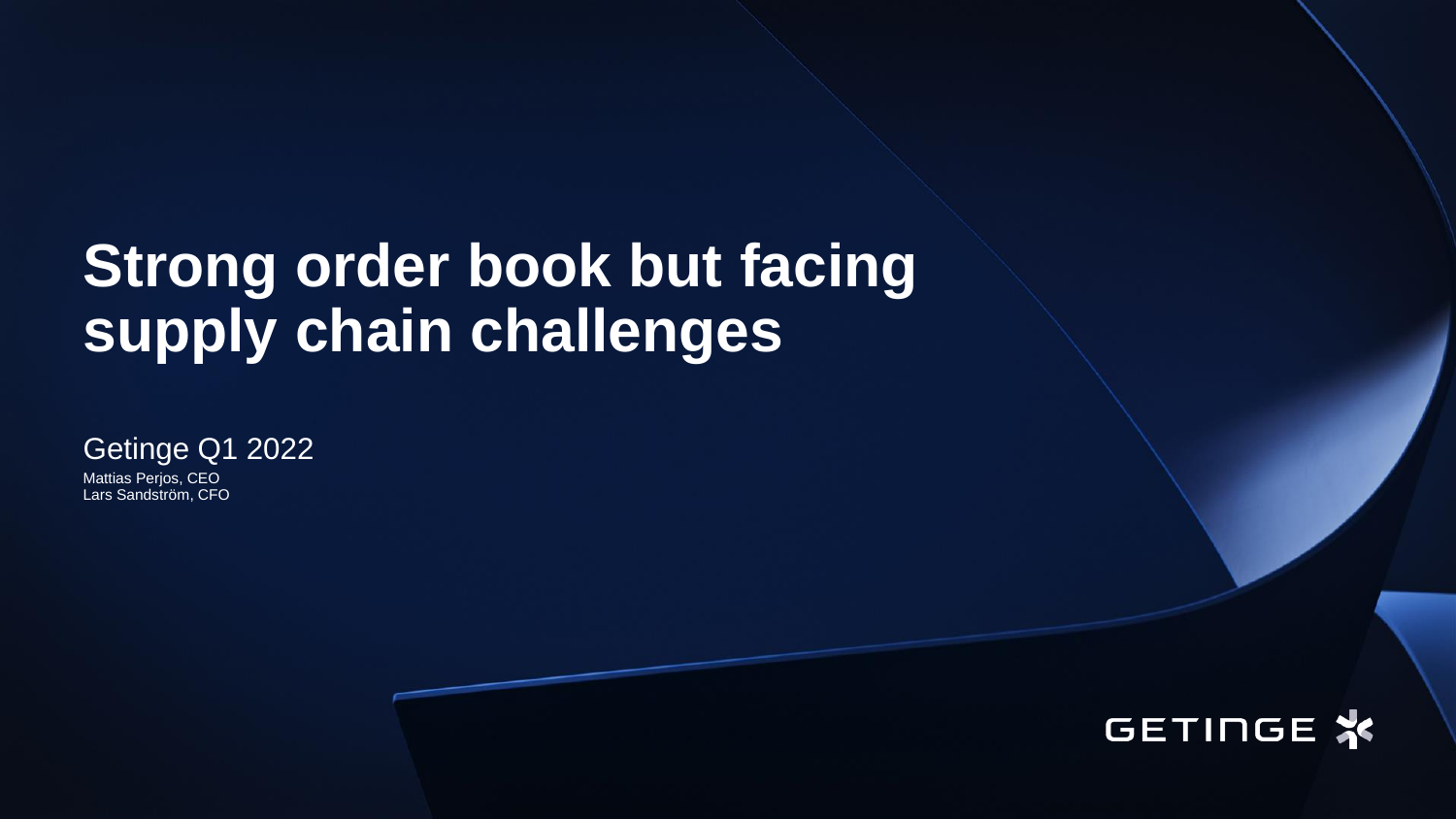#### **Key takeaways**  Q1 2022

- Order intake and net sales impacted by challenging comps in ventilators
- Order book up 21% vs Q1 2021 (adj for FX)
- Net sales impacted by supply chain issues
- Margins impacted by volume, mix and supply chain challenges
- Free Cash Flow strengthened the financial position further



#### **GETINGE X**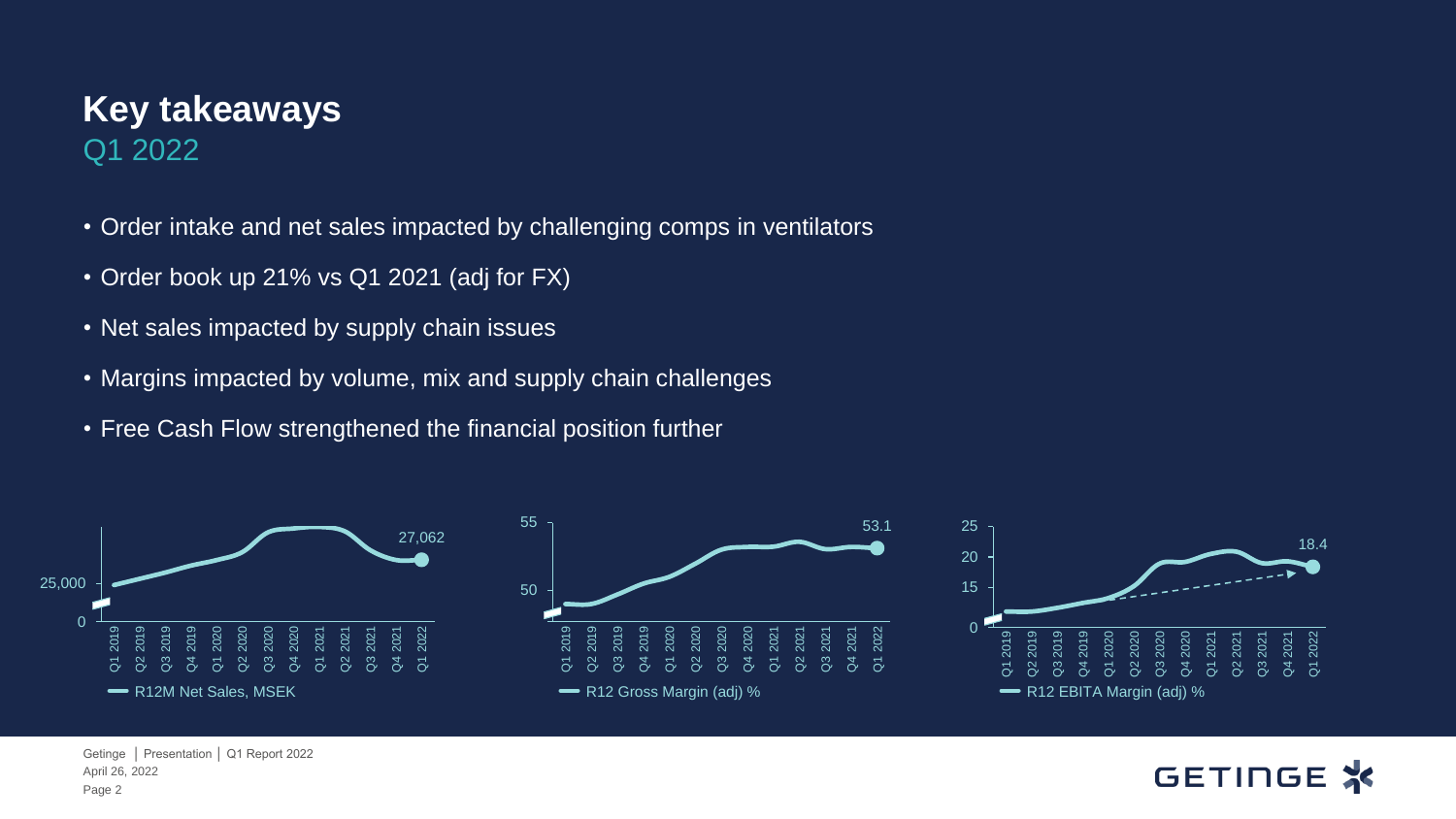#### Q1 2022 **Key activities and events**

#### **Offering and customers**

- Aquadis 56 attractive offering for Ambulatory Care
- IN2 modular room solutions for OR, ICU and CSSD
- Awarded a contract for anesthesia machines from Premier Inc, a leading US health care company

#### **DPTE®-BetaBag capacity increase**

- First deliveries took place from Merrimack, US, in the quarter
- Production volumes expected to increase gradually throughout the year

#### **Russian invasion and supply chain challenges**

- Limited exposure to Russia
- Supply challenges impacting negatively

#### **Sustainability improvements**

- Life Science production sites are  $CO<sub>2</sub>$  neutral since Jan 2022
- Getinge's Anesthesia Automatic Gas Control shows 58% reduction in anesthetic wastage according to Journal of Clinical Monitoring and Computing

#### GETINGE ;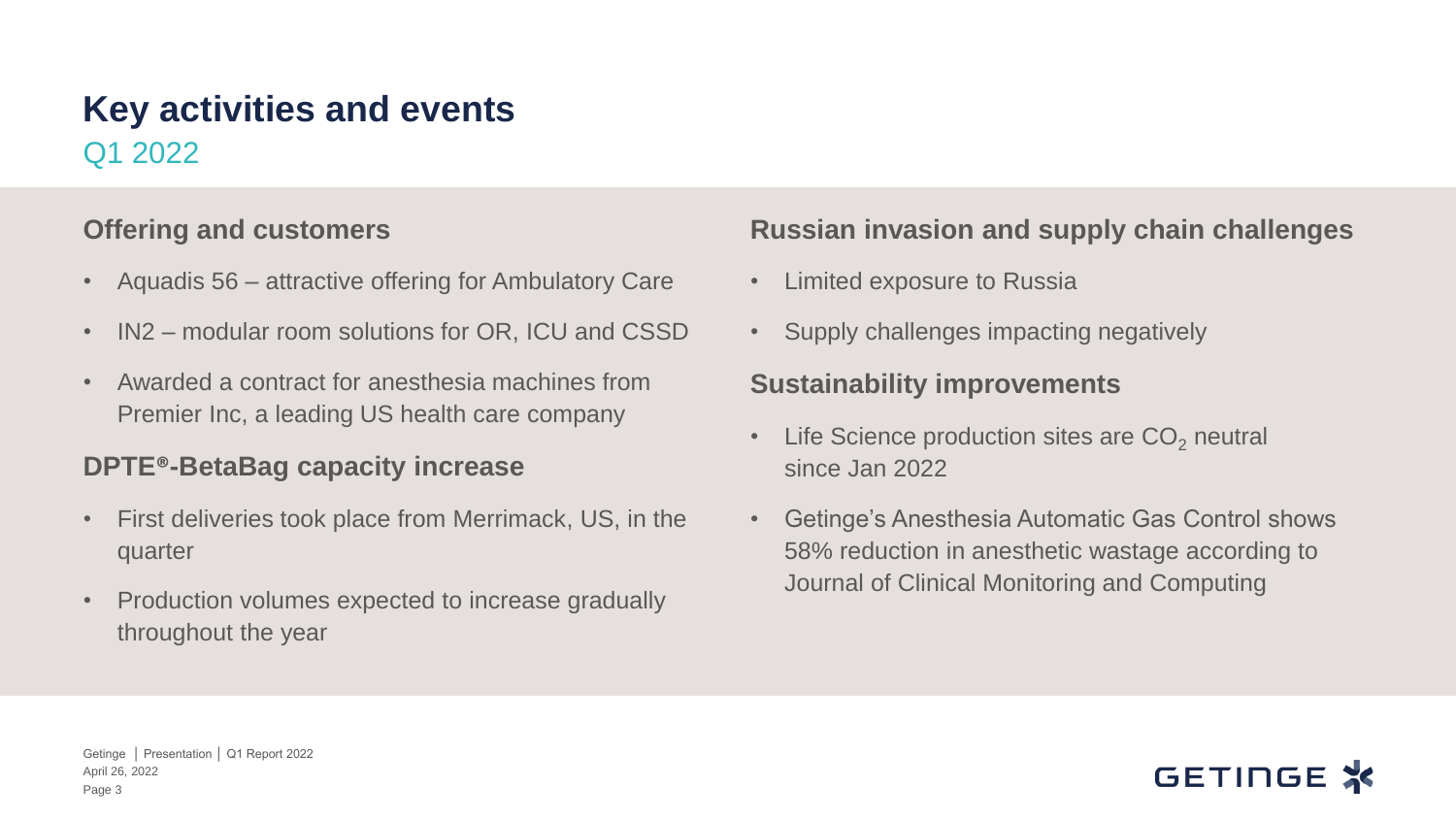**Order intake and net sales impacted by challenging comps in ventilators** Supply chain challenges delaying net sales of approx. 300 MSEK



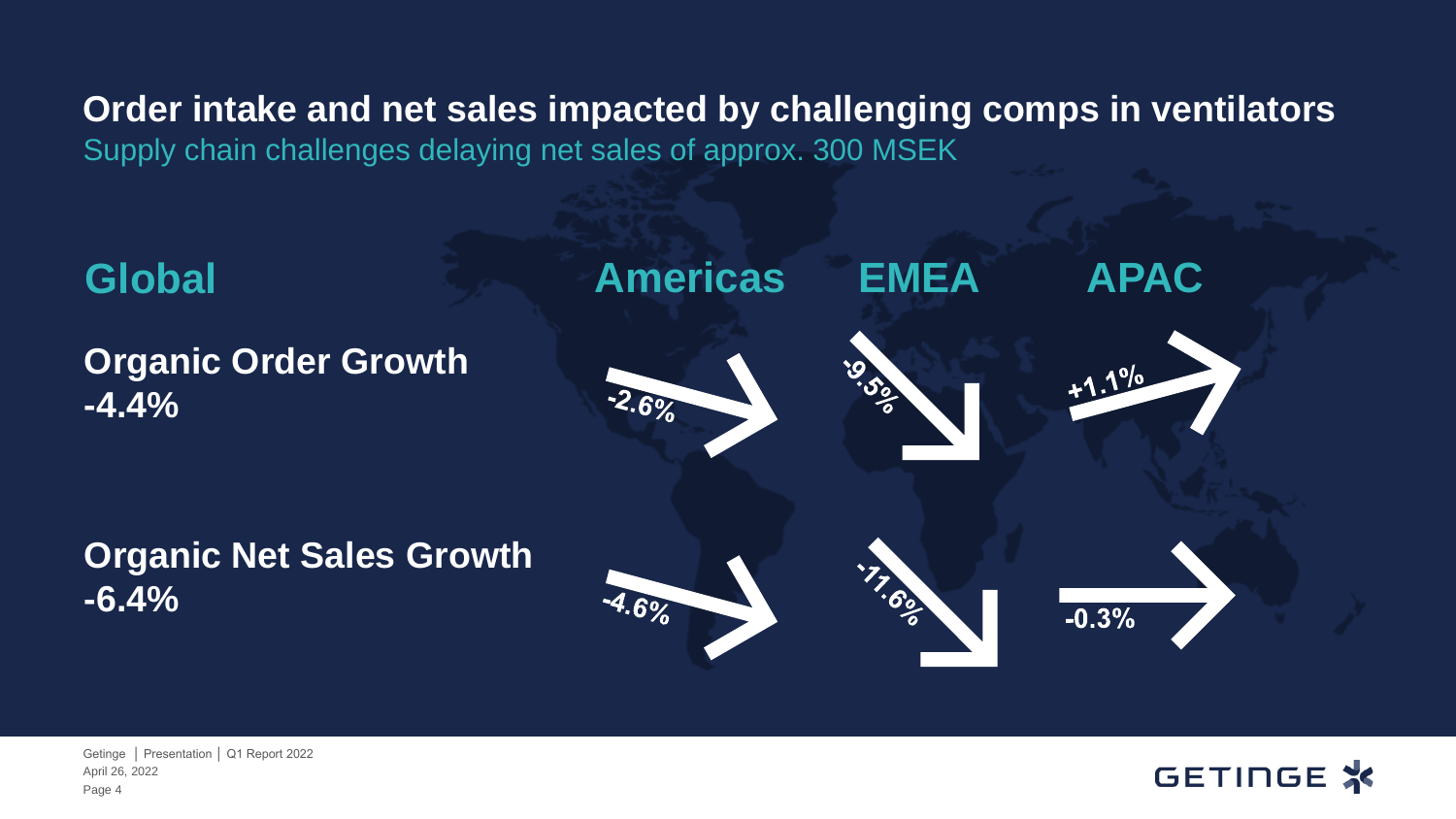#### **Outlook 2022**

### **Organic net sales growth is expected to be in the upper end of 4-6% for the full year**

GETINGE X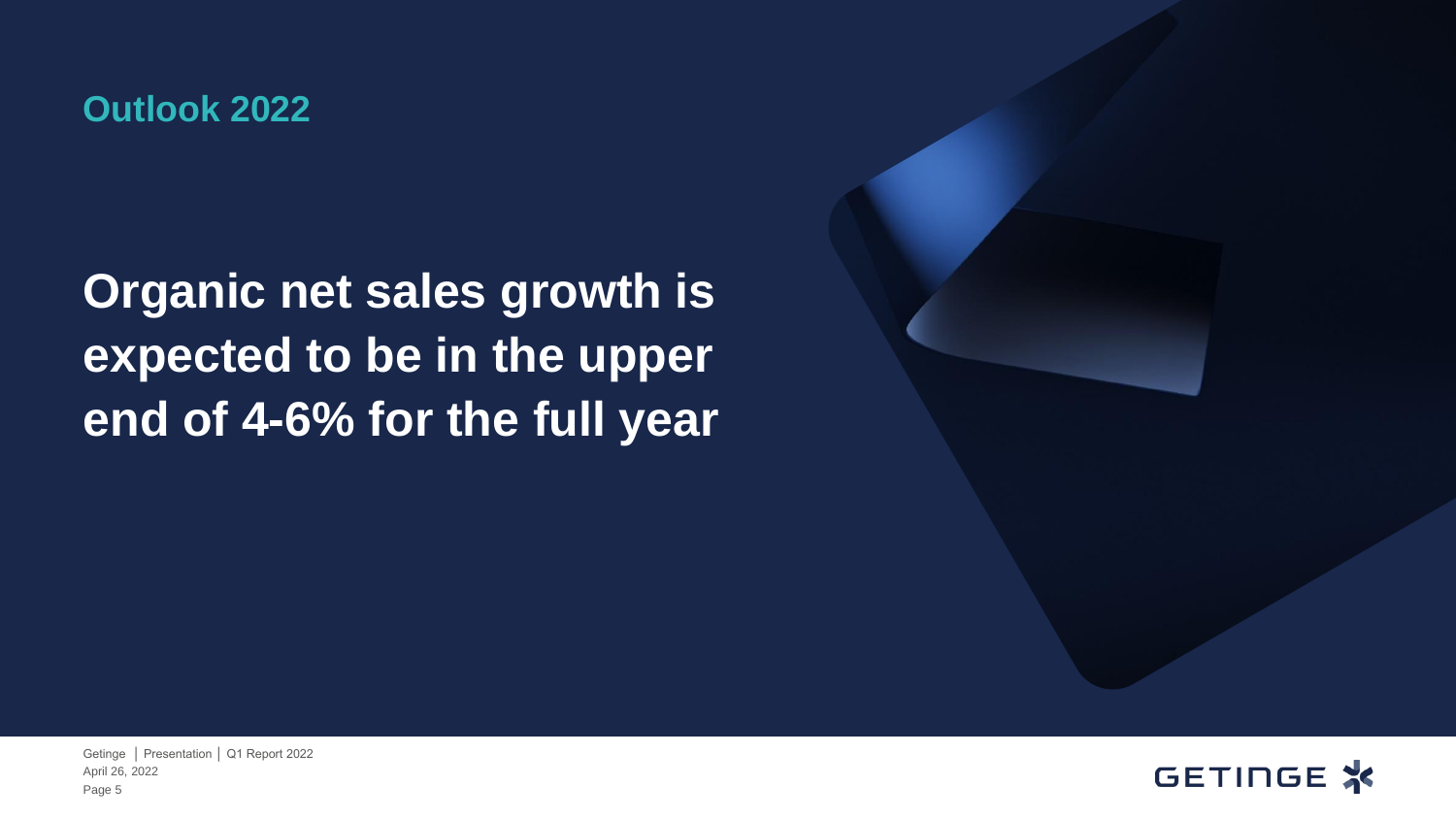## **Tough comps in ventilators but order book 21% larger Y-o-Y (adj for FX)**

Order Intake Bridge Q1 2021 – Q1 2022



April 26, 2022 Getinge │ Presentation │ Q1 Report 2022 Page 6

#### GETINGE X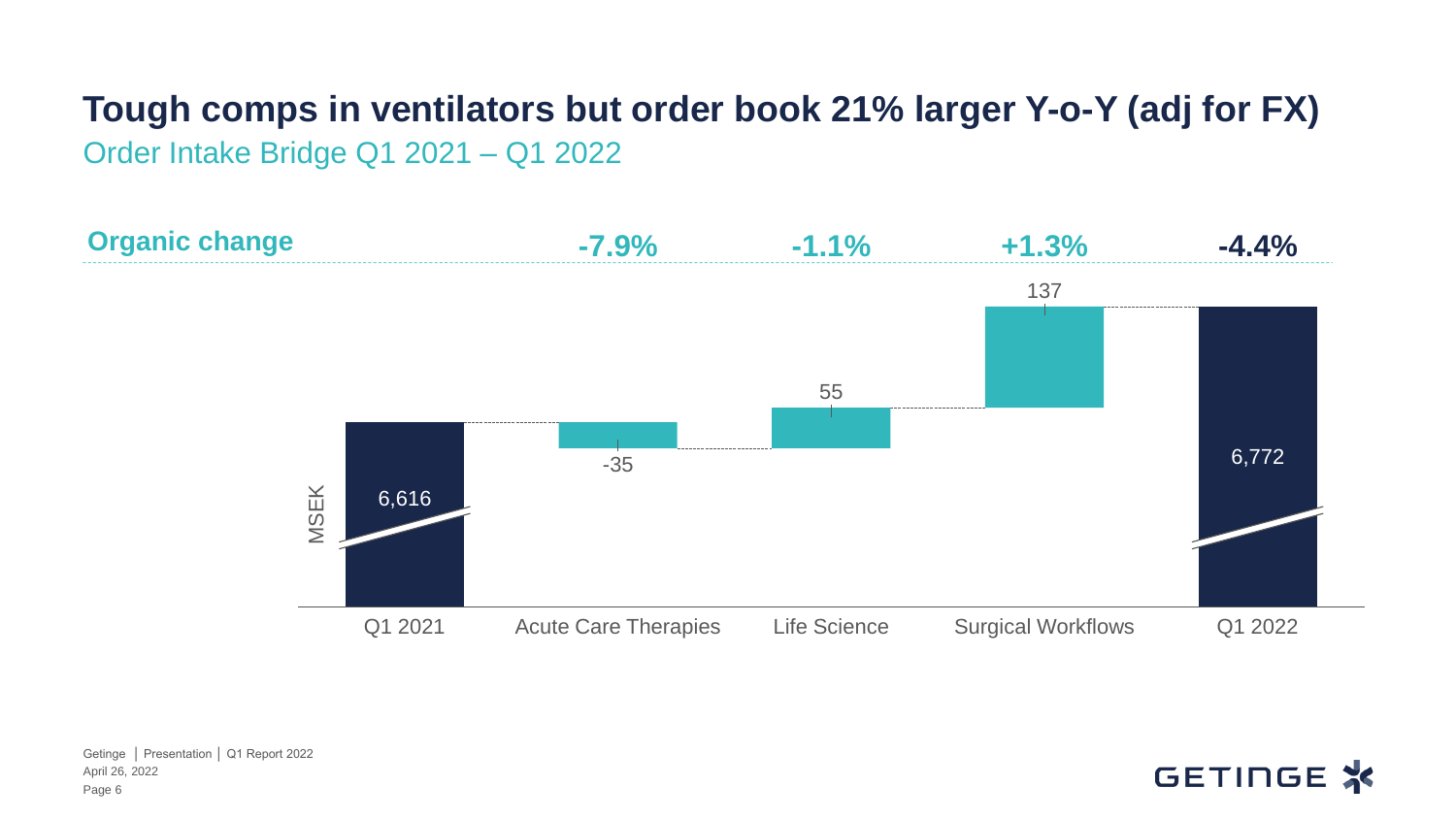## **Challenging comps in Acute Care Therapies and delays due to supply**

Net Sales Bridge Q1 2021 – Q1 2022



#### GETINGE X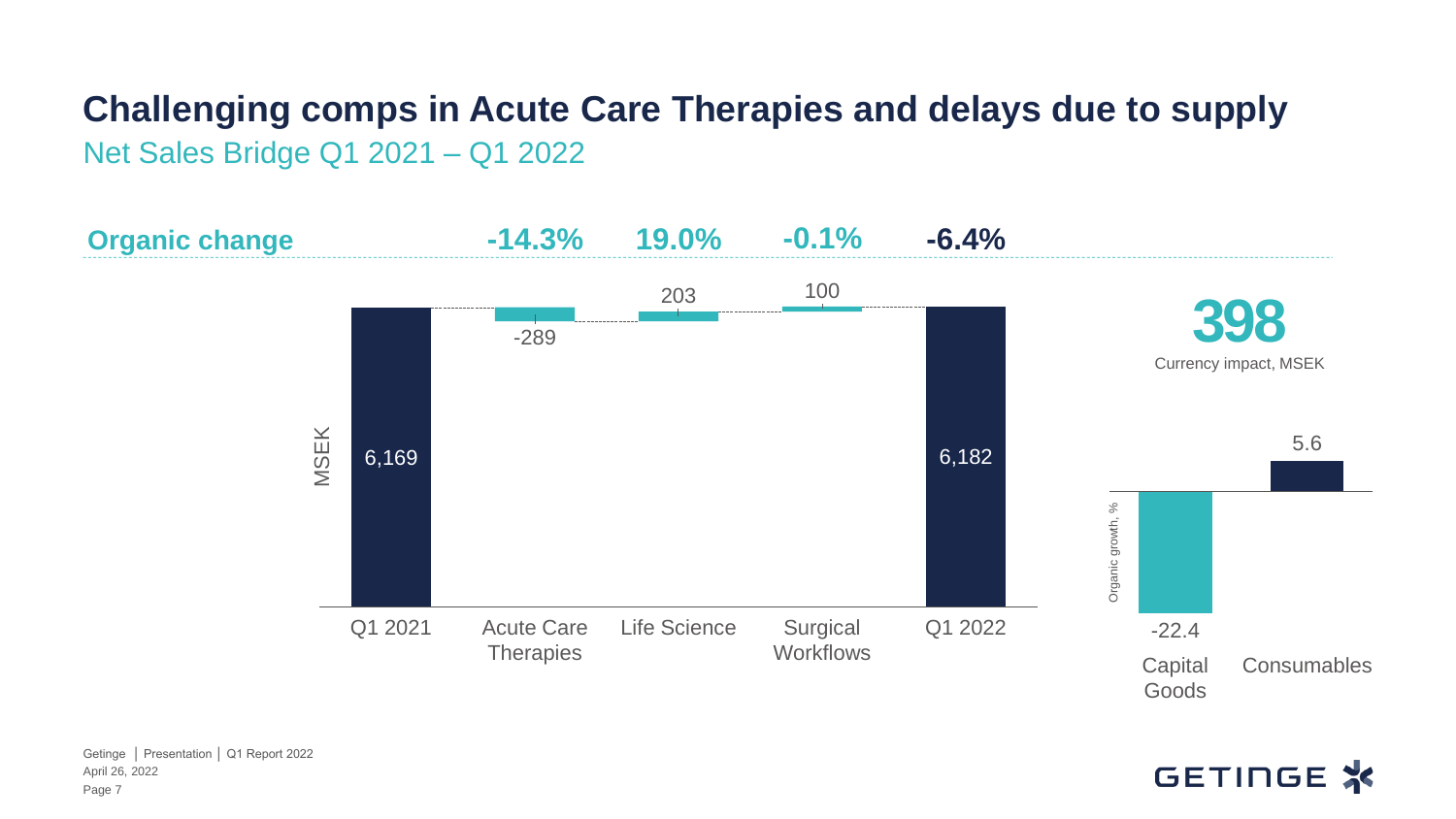#### **Volume and mix effects impacting gross margin in the quarter**

Adjusted Gross Profit Bridge Q1 2021 – Q1 2022



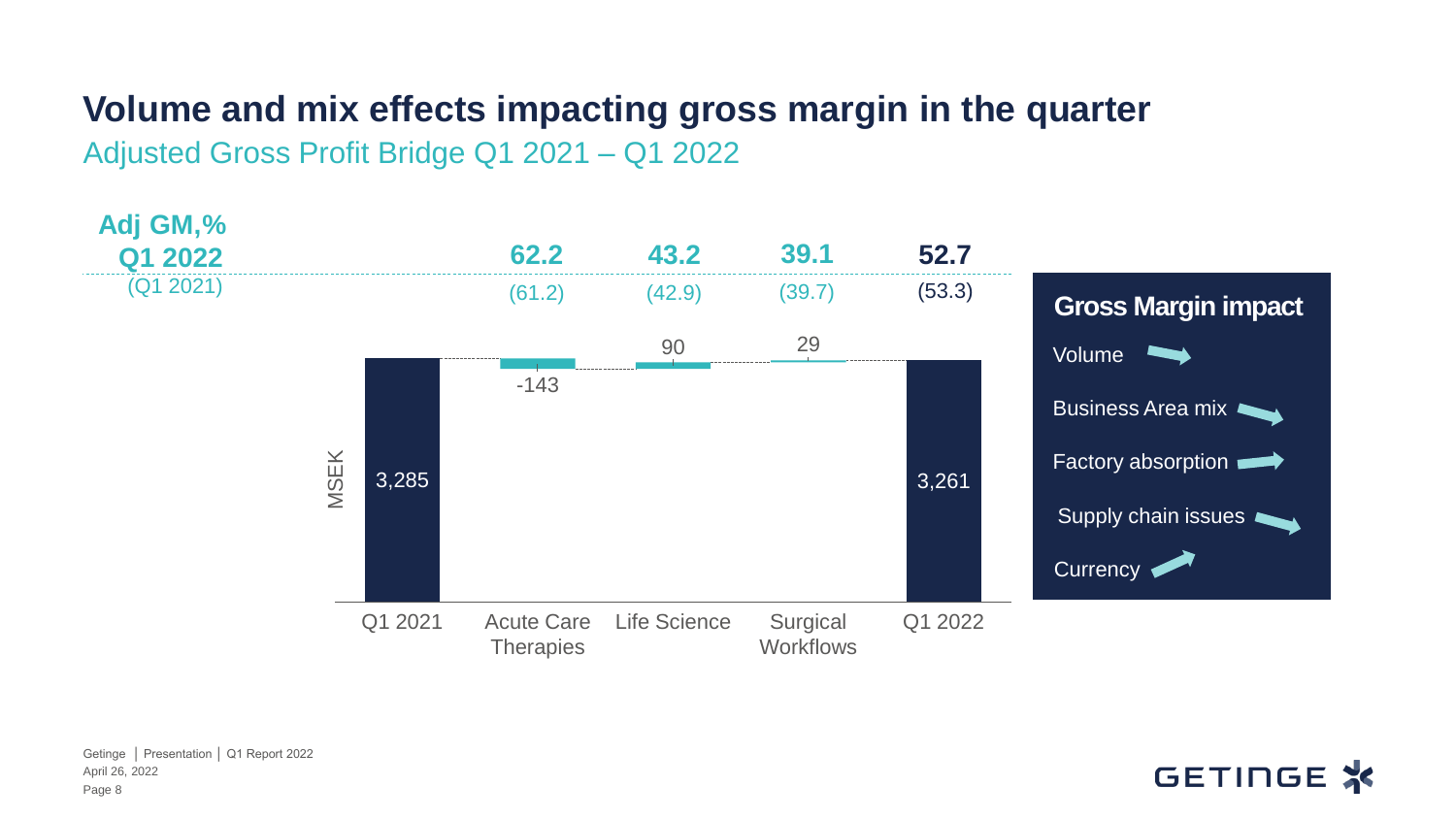# **Financial development**

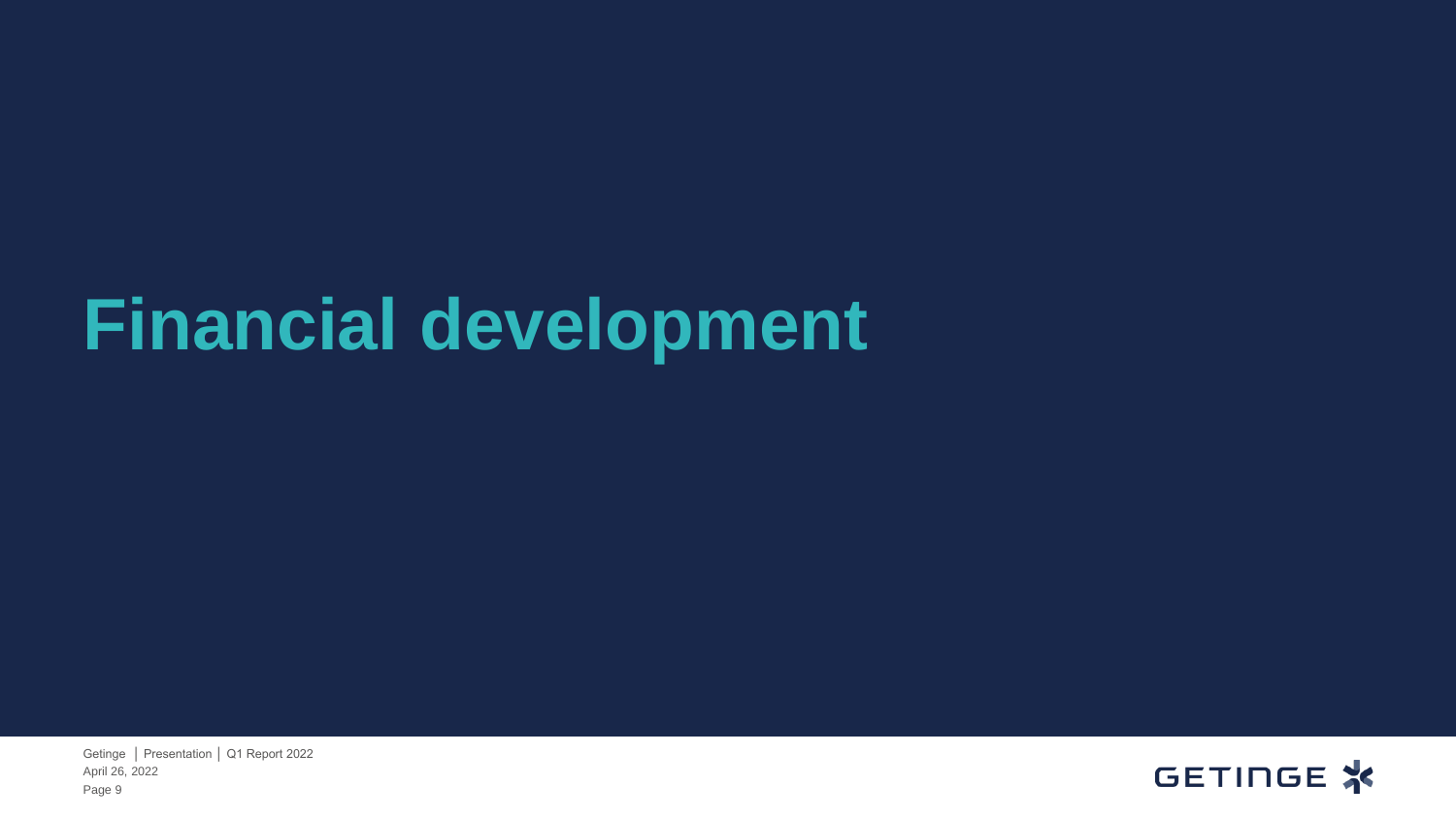#### **Adj EBITA margin impacted by volume and mix**

Adjusted EBITA Bridge Q1 2021 – Q1 2022



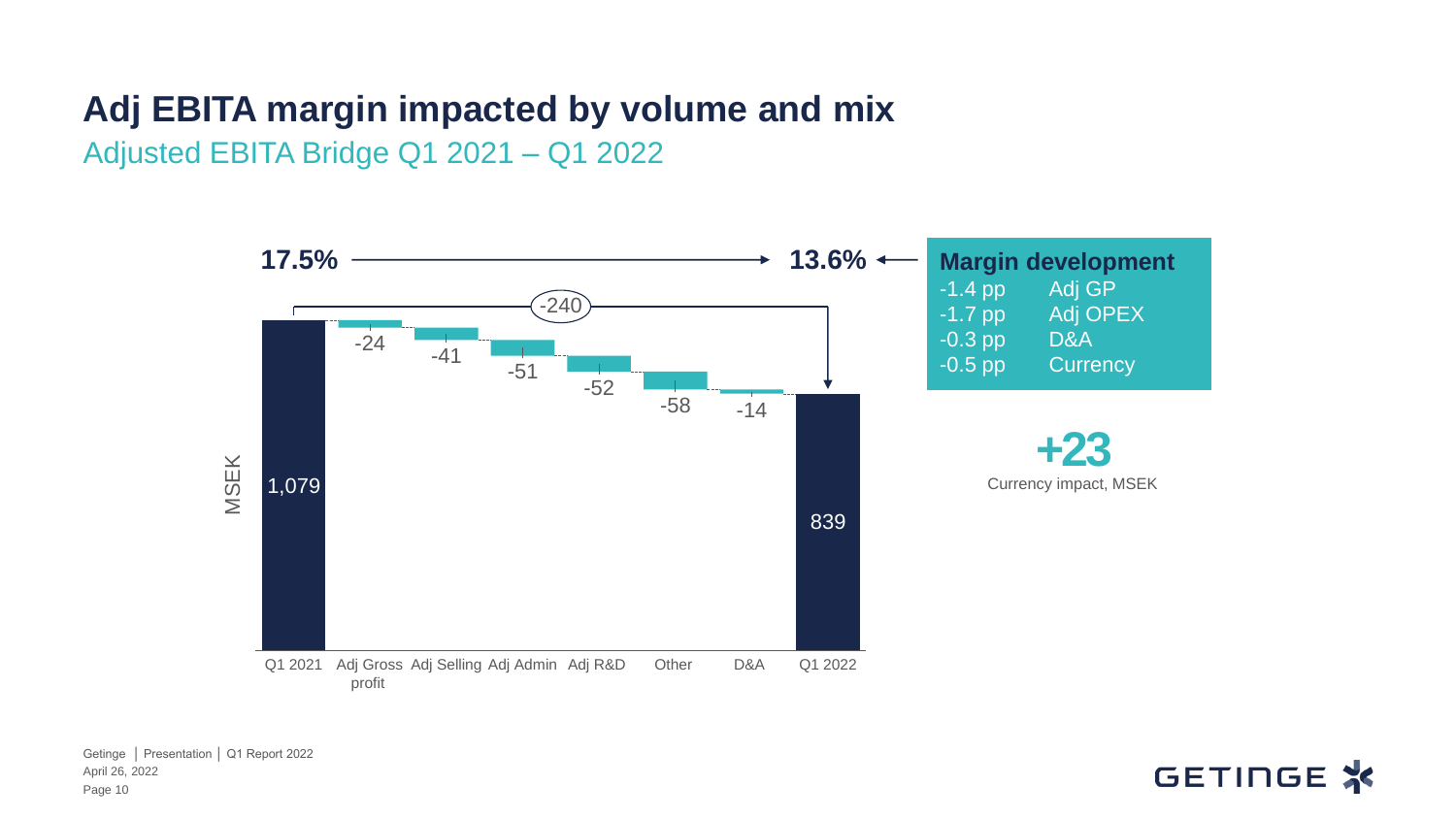#### **Positive free cash flow and continued working capital efficiency**

Continued efficiency enhancements



Working Capital, as defined on this page, is including accounts receivables, accounts payables and inventory - adjusted for currency

ROIC: Trailing 12 month adjusted EBIT/Invested Capital. Invested Capital is equal to (Invested capital is defined as Equity + Net debt (excl. pension liabilities) and calculated as (Opening balance + Closing balance of Inv

April 26, 2022 Getinge │ Presentation │ Q1 Report 2022 Page 11

#### GETINGE X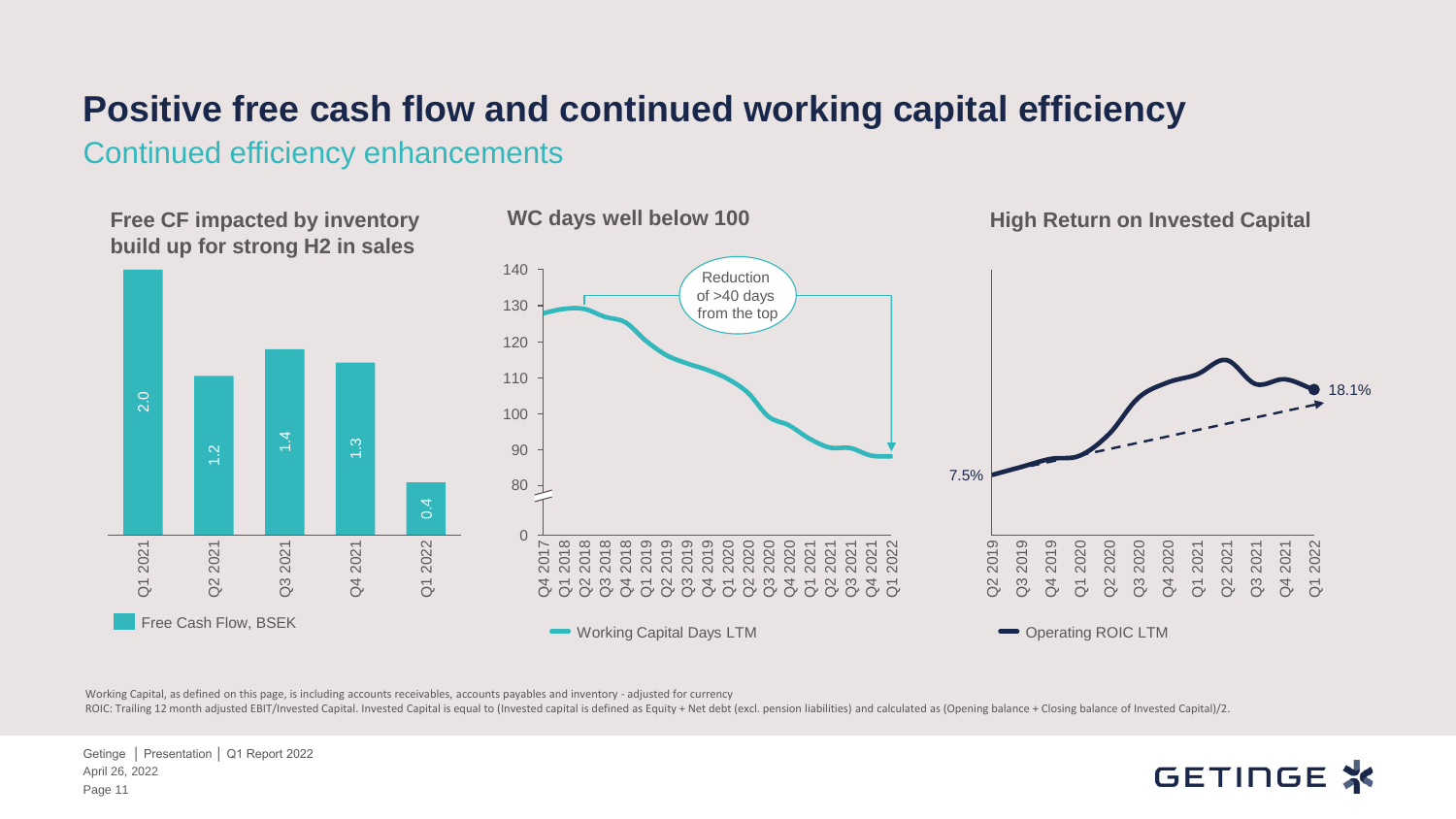#### **Solid financial position**

Improved net debt and high margin of safety when it comes to leverage

**Improved net debt … … and leverage signaling financial strength**



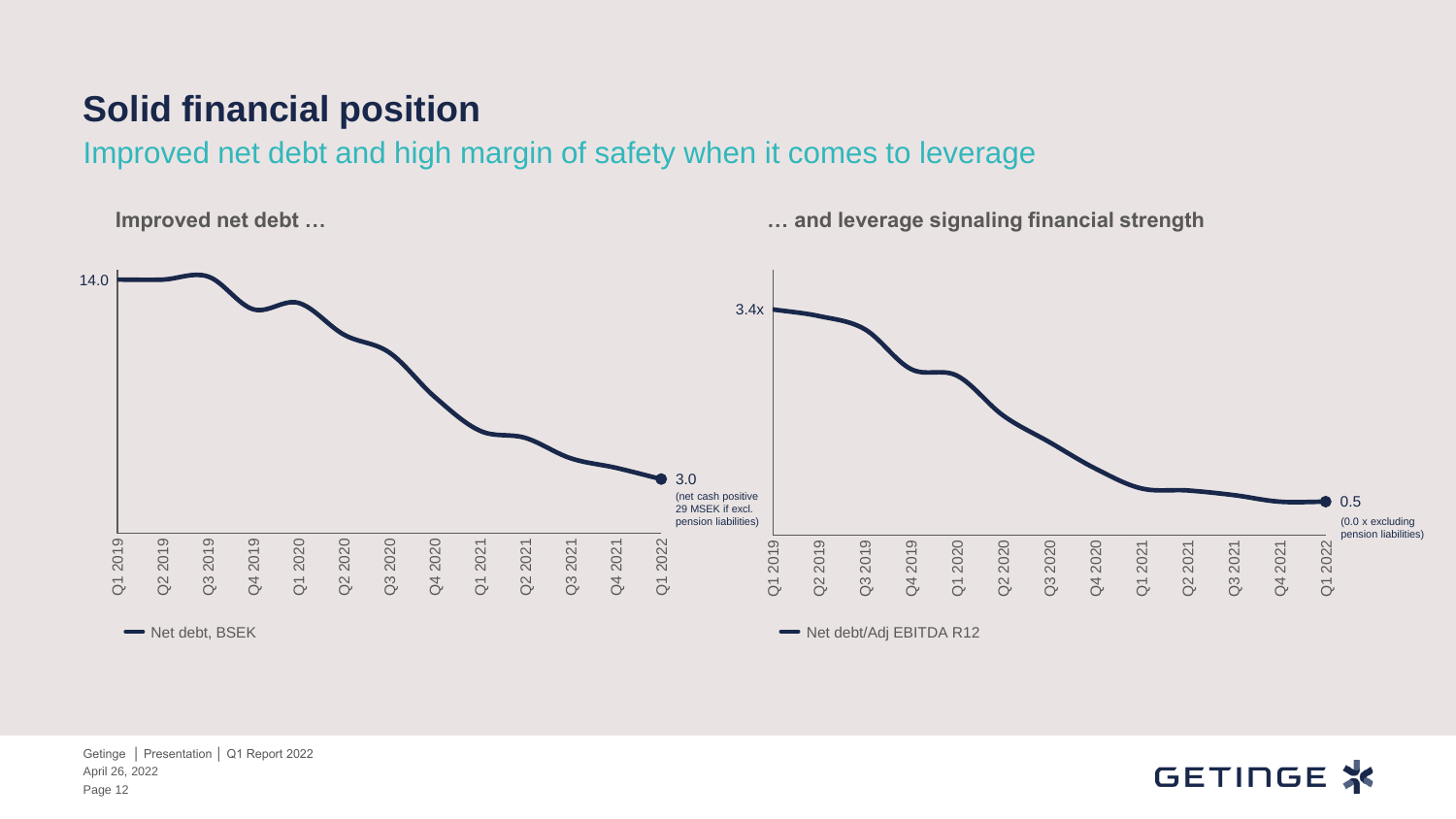# **Summary**

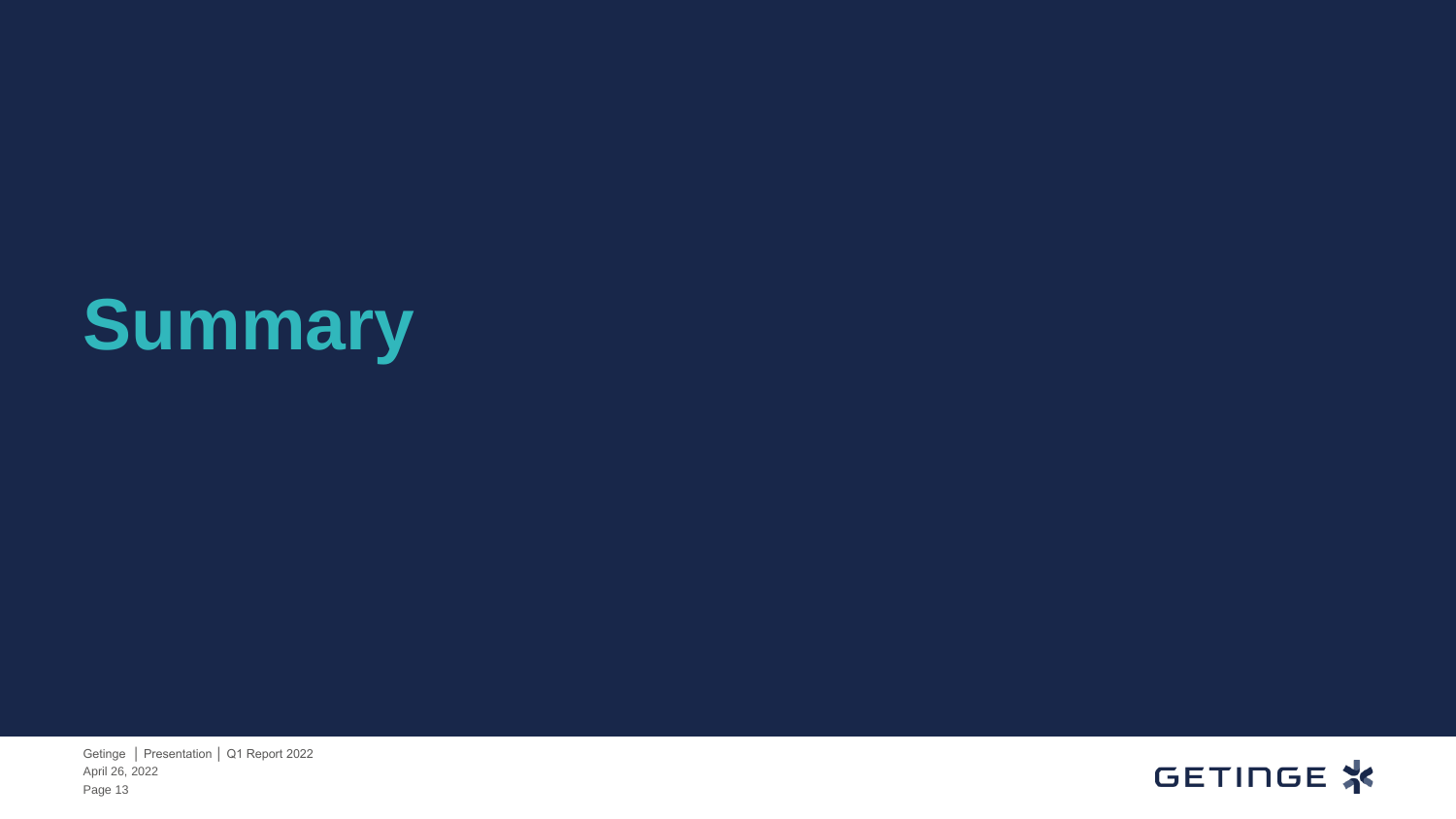#### **Key takeaways** Summary Q1 2022

- Good activity level and progress on strategy implementation
- Healthy order book and strong pipeline
- Organic net sales growth expected to be in the upper end of the range 4-6% for FY 2022
- Margins expected to strengthen as volume increases
- Solid financial position

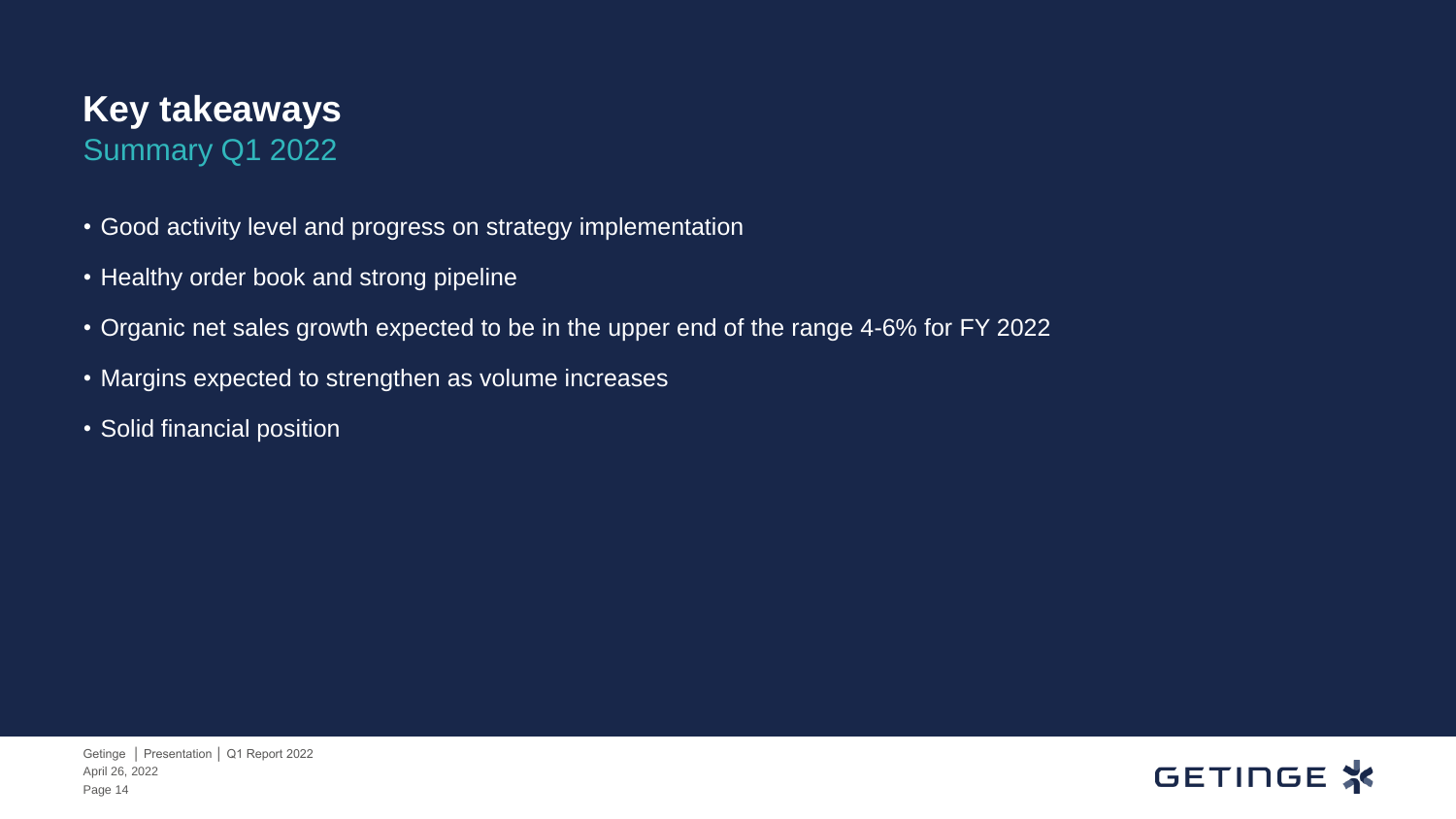

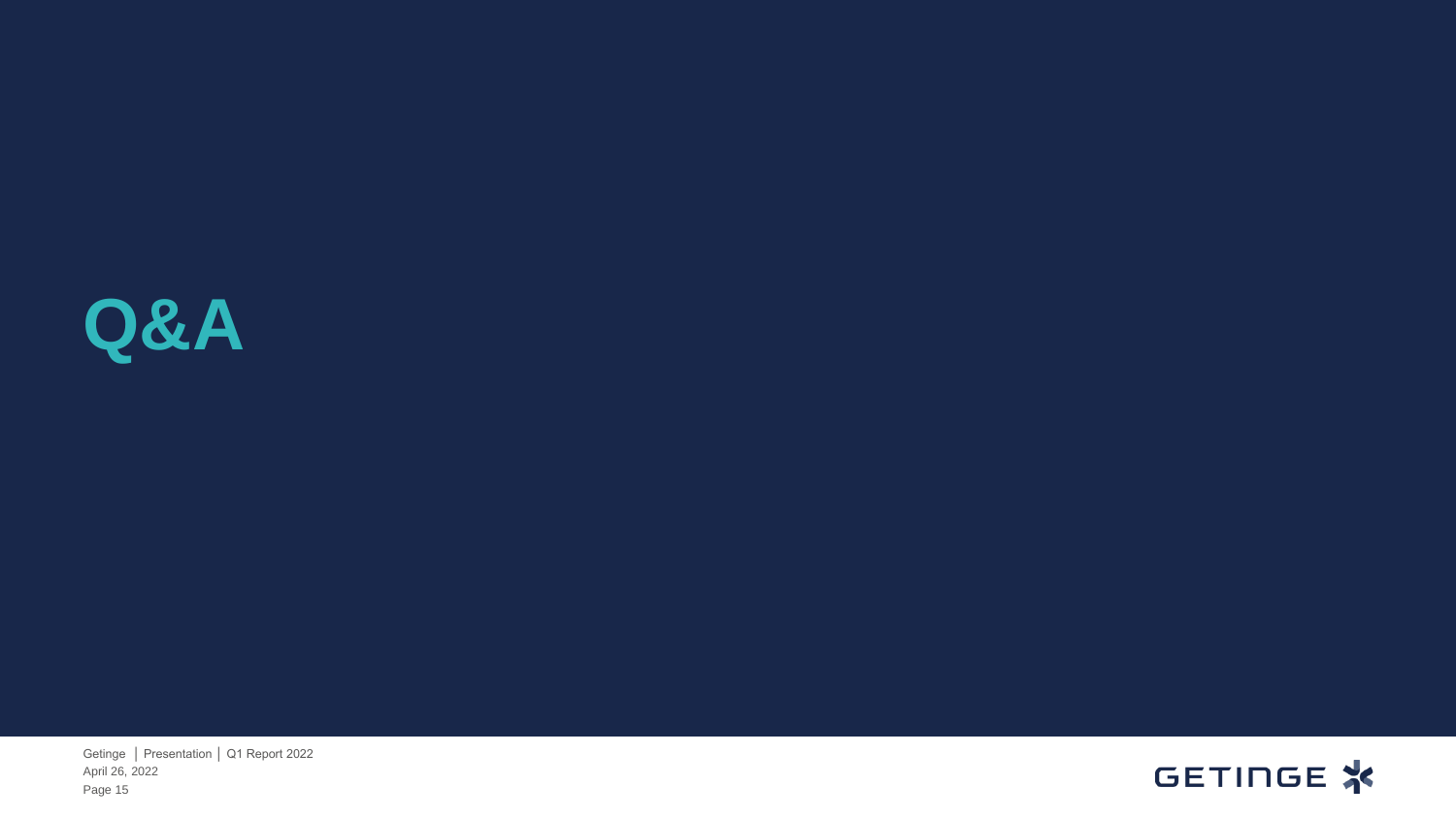# **Thank you**

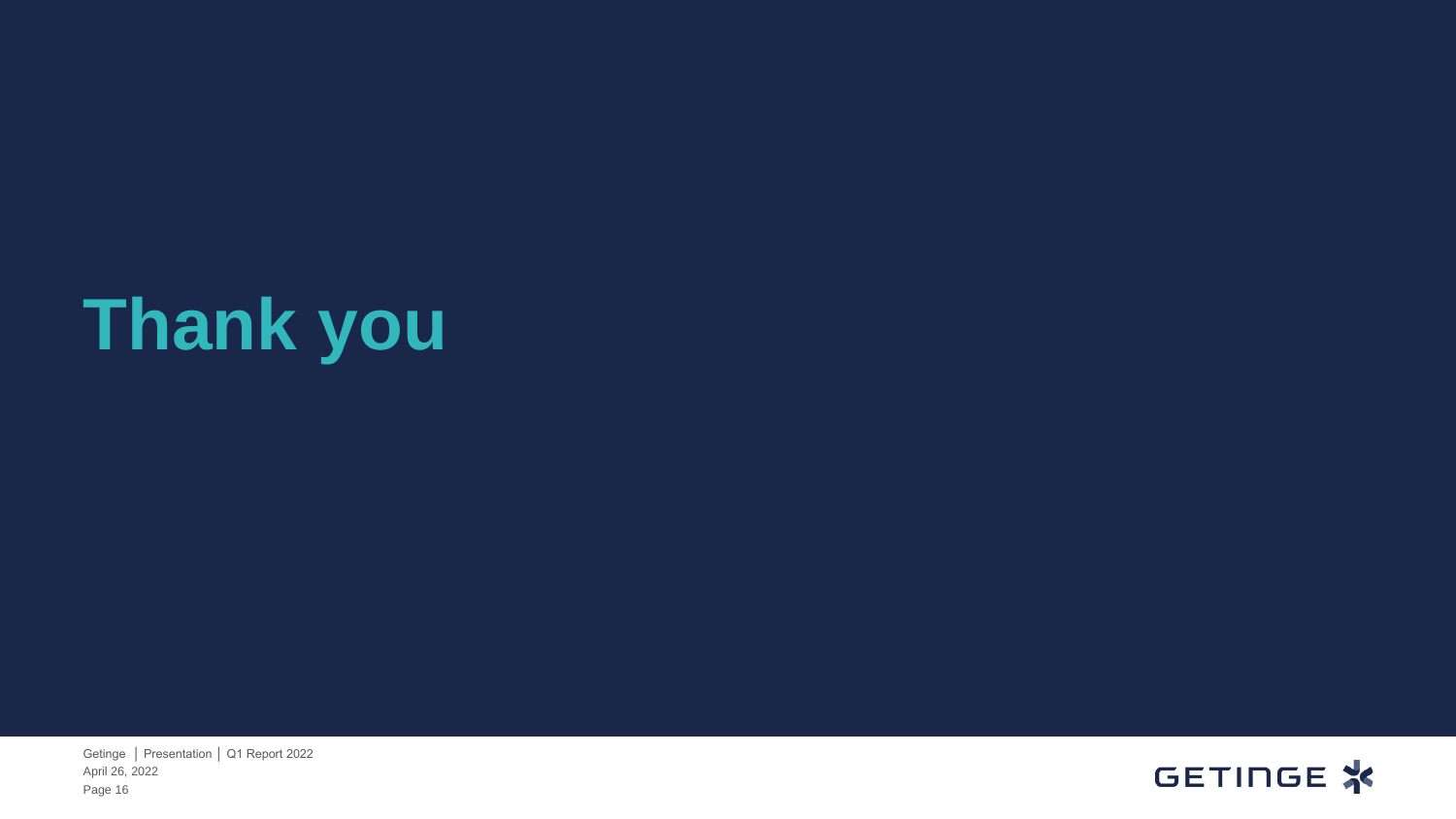#### **Forward looking information**

This document contains forward-looking information based on the current expectations of the Getinge's management. Although management deems that the expectations presented by such forward-looking information are reasonable, no guarantee can be given that these expectations will prove correct. Accordingly, the actual future outcome could vary considerably compared with what is stated in the forward-looking information, due to such factors as changed conditions regarding business cycles, market and competition, changes in legal requirements and other political measures, and fluctuations in exchange rates.